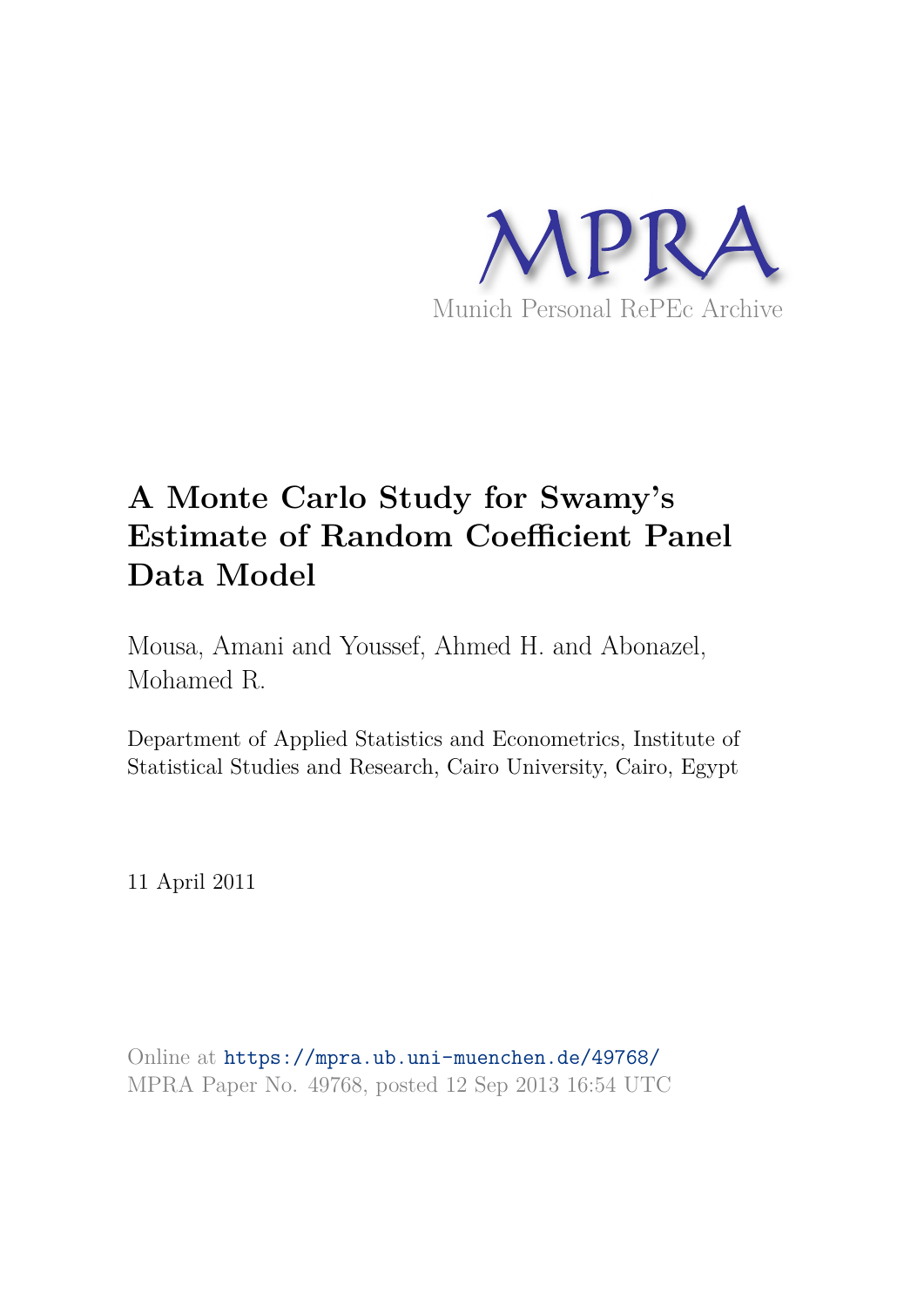# **A Monte Carlo Study for Swamy's Estimate of Random Coefficient Panel Data Model**

#### **Amani Mousa, Ahmed H. Youssef and Mohamed R. Abonazel Department of Applied Statistics and Econometrics, Institute of Statistical Studies and Research, Cairo University, Cairo, Egypt.**

 particularly useful approach for analyzing pooled cross sectional and time series data is Swamy's random coefficient panel data (RCPD) model. This paper examines the **A** performance of Swamy's estimators and tests associated with this model by using particularly useful approach for analyzing pooled cross sectional and time series data<br>is Swamy's random coefficient panel data (RCPD) model. This paper examines the<br>performance of Swamy's estimators and tests associated w estimate perform in small, medium, and large samples, in cases when the regression coefficients are fixed, random, and mixed. The Monte Carlo simulation results suggest that the Swamy's estimate perform well in small samples if the coefficients are random and but it does not when regression coefficients are fixed or mixed. But if the samples sizes are medium or large, the Swamy's estimate performs well when the regression coefficients are fixed, random, or mixed.

**Key words**: Random Coefficient Panel Data Model, Mixed RCPD Model, Panel Data, Monte Carlo Simulation, Pooling Cross Section and Time Series Data.

#### **1. Introduction**

Econometrics commonly uses "Time Series Data" describing a single entity. Another type of data called "Panel Data" which means any data base describing number of individuals across a sequence of time periods. To realize the potential value of the information contained in a panel data see Carlson (1978), Hsiao (1985, 2003), and Baltagi (2008). `

When the performance of one individual form the panel data is interest, separate regression can be estimated for each individual unit. Each relationship, on our model studied, is written as follows:

$$
y_{ii} = \beta_{0i} + \beta_{1i} x_{ii} + \varepsilon_{ii},
$$
  
\n $i = 1, 2, 3, ..., N$   
\n $t = 1, 2, 3, ..., T,$  (1)

where *i* denotes cross-sections and *t* denotes time-periods. The ordinary least squares (OLS) estimators of  $\beta_{0i}$  and  $\beta_{1i}$  will be best linear unbiased estimators (BLUE) under the following assumptions: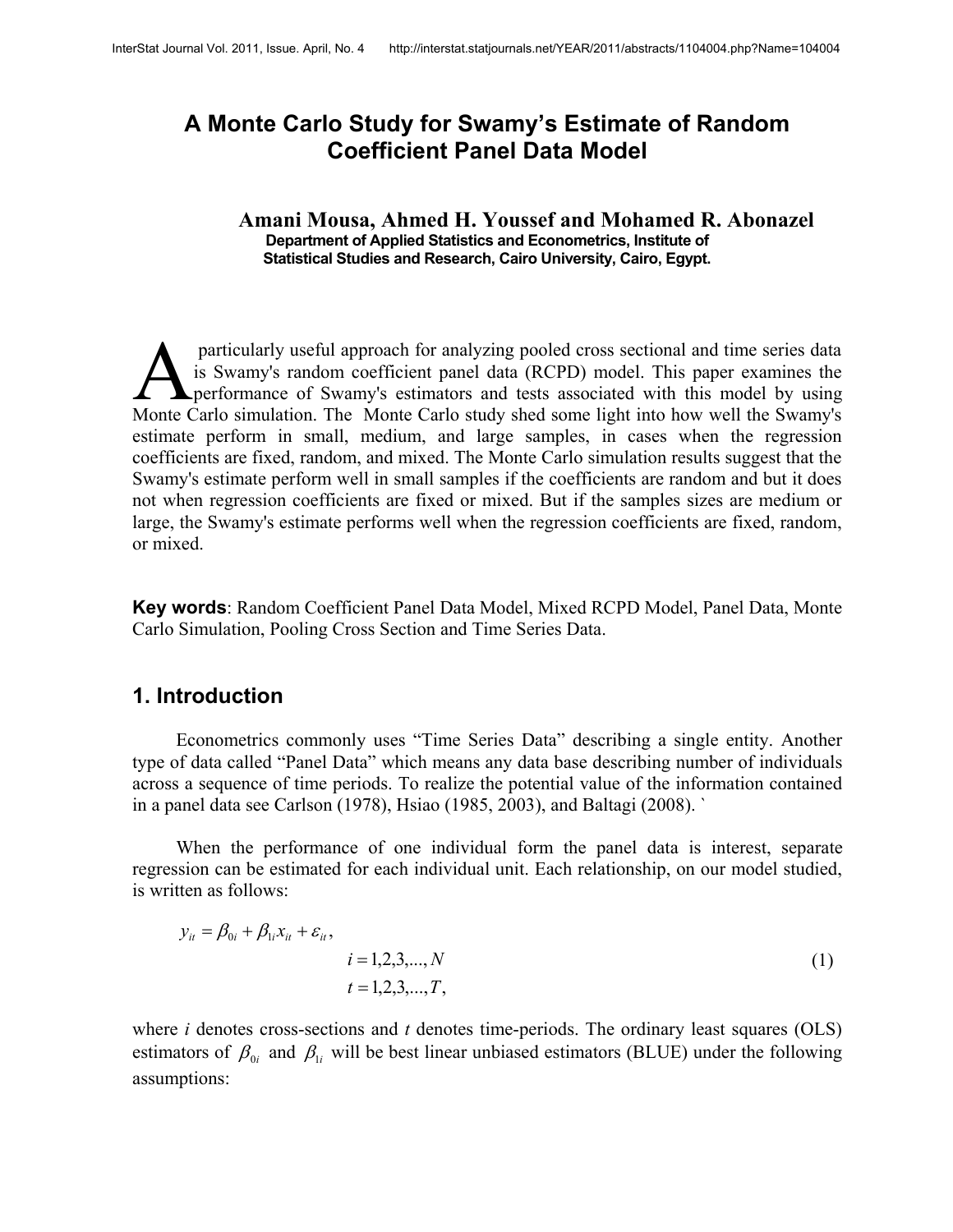A1:  $E(\varepsilon_i) = 0$ A2:  $E(\varepsilon_i \varepsilon_i') = \sigma_i^2 I_T$ A3:  $E(\varepsilon_i \varepsilon'_j) = 0$ , for all  $i \neq j$ .

These conditions are sufficient but not necessary for the optimality of the OLS estimator, see Rao and Mitra (1971). If assumption 2 is violated and disturbances are either serially correlated or heteroskedastic, generalize least squares (GLS) will provide relatively more efficient estimator than OLS, see Gendreau and Humphrey (1980). If assumption 3 is violated and contemporaneous correlation is present, we have what Zellner (1962) termed seemingly unrelated regression (SUR) equations. There is gain in efficiency by using SUR estimator rather than OLS, equation by equation estimator, see Zellner (1962, 1963).

Suppose that each regression coefficient in equation (1) is viewed as a random variable, that is, the coefficients  $\beta_{0i}$  and  $\beta_{1i}$  are viewed as invariant over time and varying from one unit to anther.

So, we are assuming that the individuals in our panel data are drown from a population with a common regression parameter,( $\beta_j$ ,  $j = 0,1$ ), which is fixed component, and a random component  $v_i$  which will allow the coefficients to differ from unit to unit, i.e.

A4: 
$$
\beta_{ji} = \overline{\beta}_j + v_{ji}
$$
, for  $i = 1, 2, ..., N, j = 0, 1$ .

Model (1) can be rewritten, under assumptions (1) to (4), as:

$$
y_{it} = \overline{\beta}_{0i} + \overline{\beta}_{1i} x_{it} + e_{it}, \qquad (2)
$$

where

$$
e_{it} = v_{0i} + x_{it} v_{1i} + \varepsilon_{it}, \quad i = 1, 2, ..., N, t = 1, 2, ... T,
$$

model (2) is called "Random Coefficient Panel Data" model examined by Swamy (1970, 1971, 1973, 1974), Kelejian and Stephan (1983), Hsiao and Pesaran (2004), and Murtazashvili and Wooldridge (2008).

Equation (2) can be written in matrix form as

$$
Y = X\overline{\beta} + e \tag{3}
$$

where

$$
Y' = [Y_1 Y_2 \cdots Y_N],
$$
  
\n
$$
Y_i' = [y_{1i} y_{2i} \cdots y_{Ti}],
$$
  
\n
$$
X' = [X_1 X_2 \cdots X_N],
$$
  
\n
$$
X_i = \begin{bmatrix} 1 & x_{i1} \\ 1 & x_{i2} \\ \vdots & \vdots \\ 1 & x_{iT} \end{bmatrix},
$$
  
\n
$$
\overline{\beta} = \begin{bmatrix} \overline{\beta}_0 \\ \overline{\beta}_1 \end{bmatrix},
$$
  
\n
$$
e = DV + \varepsilon,
$$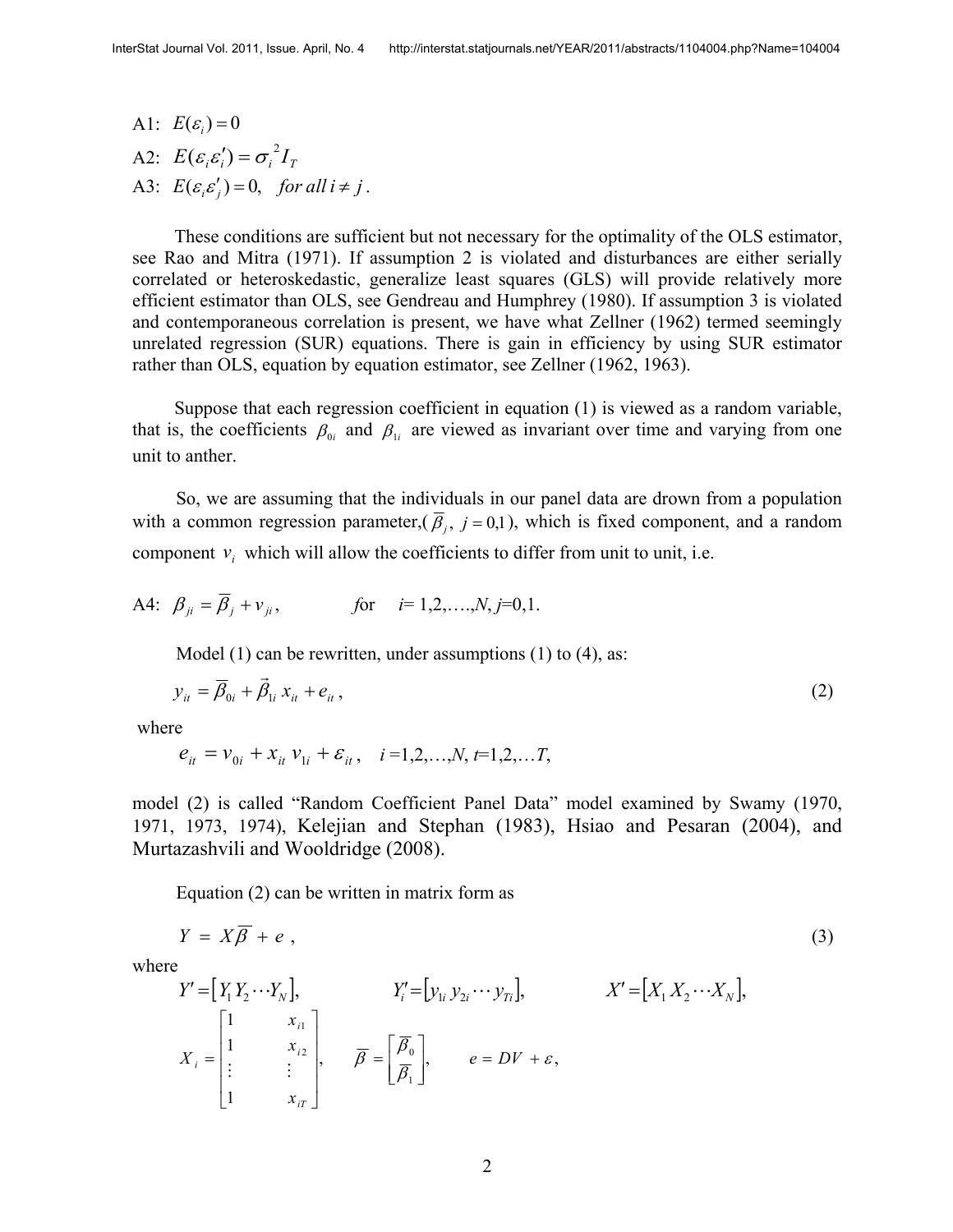$$
D = \begin{bmatrix} X_1 & 0 & \cdots & 0 \\ 0 & X_2 & \cdots & 0 \\ \vdots & \vdots & \ddots & \vdots \\ 0 & 0 & \cdots & X_N \end{bmatrix}, \qquad V = \begin{bmatrix} v_1 \\ v_2 \\ \vdots \\ v_N \end{bmatrix}, \qquad v_i = \begin{bmatrix} v_{0i} \\ v_{0i} \\ \vdots \\ v_{1i} \end{bmatrix}.
$$

The following assumptions are added to the previous assumptions:

- A5: The vector  $V_i$  are independently and identically distributed with  $E(v_i) = 0$ , and  $E(v_i v_i') = \psi$ , *i=*1,2,…,*N*.
- A6: The  $\varepsilon_{it}$  and  $v_i$  are independent for every *i* and *j*, so the variance-covariance matrix of *e* is

$$
E(ee') = \begin{bmatrix} X_1 \psi X_1' + \sigma_1^2 I_T & 0 & \cdots & 0 \\ 0 & X_2 \psi X_2' + \sigma_2^2 I_T & \cdots & 0 \\ \vdots & \vdots & \ddots & \vdots \\ 0 & 0 & \cdots & X_N \psi X_N' + \sigma_N^2 I_T \end{bmatrix} = \Omega,
$$

where zeros are  $T \times T$  null matrices and  $\psi$  is the variance-covariance matrix of  $\beta_i$  as given in assumption (5). If assumptions (1) till (6) hold, then the GLS estimator of  $\overline{\beta}$  is given by

$$
\widehat{\overline{\beta}} = (X'\Omega^{-1}X)^{-1}X'\Omega^{-1}Y. \tag{4}
$$

Swamy (1970) showed that

$$
\hat{\vec{\beta}} = \left\{ \sum_{i=1}^{N} \left[ \psi + \sigma_i^2 (X_i' X_i)^{-1} \right]^{-1} \right\}^{-1} \sum_{i=1}^{N} \left[ \psi + \sigma_i^2 (X_i' X_i)^{-1} \right]^{-1} \hat{\beta}_i
$$
\n(5)

where  $\hat{\beta}_i$  is the OLS estimator of  $\beta_i$ . The GLS estimator cannot be used in practice, since  $\psi$ and  $\sigma_i^2$  are unknowns. Swamy (1971) suggested the following unbiased and consistent estimators

$$
\hat{\sigma}_i^2 = \frac{1}{T - K} \hat{\varepsilon}_i' \hat{\varepsilon}_i \,, \tag{6}
$$

and

$$
\hat{\psi} = \frac{1}{N-1} S_{\hat{\beta}} - \frac{1}{N} \sum_{i=1}^{N} \hat{\sigma}_i^2 (X_i' X_i)^{-1},\tag{7}
$$

where

$$
S_{\hat{\beta}} = \sum_{i=1}^{N} \hat{\beta}_i \hat{\beta}'_i - \frac{1}{N} \sum_{i=1}^{N} \hat{\beta}_i \sum_{i=1}^{N} \hat{\beta}'_i.
$$
 (8)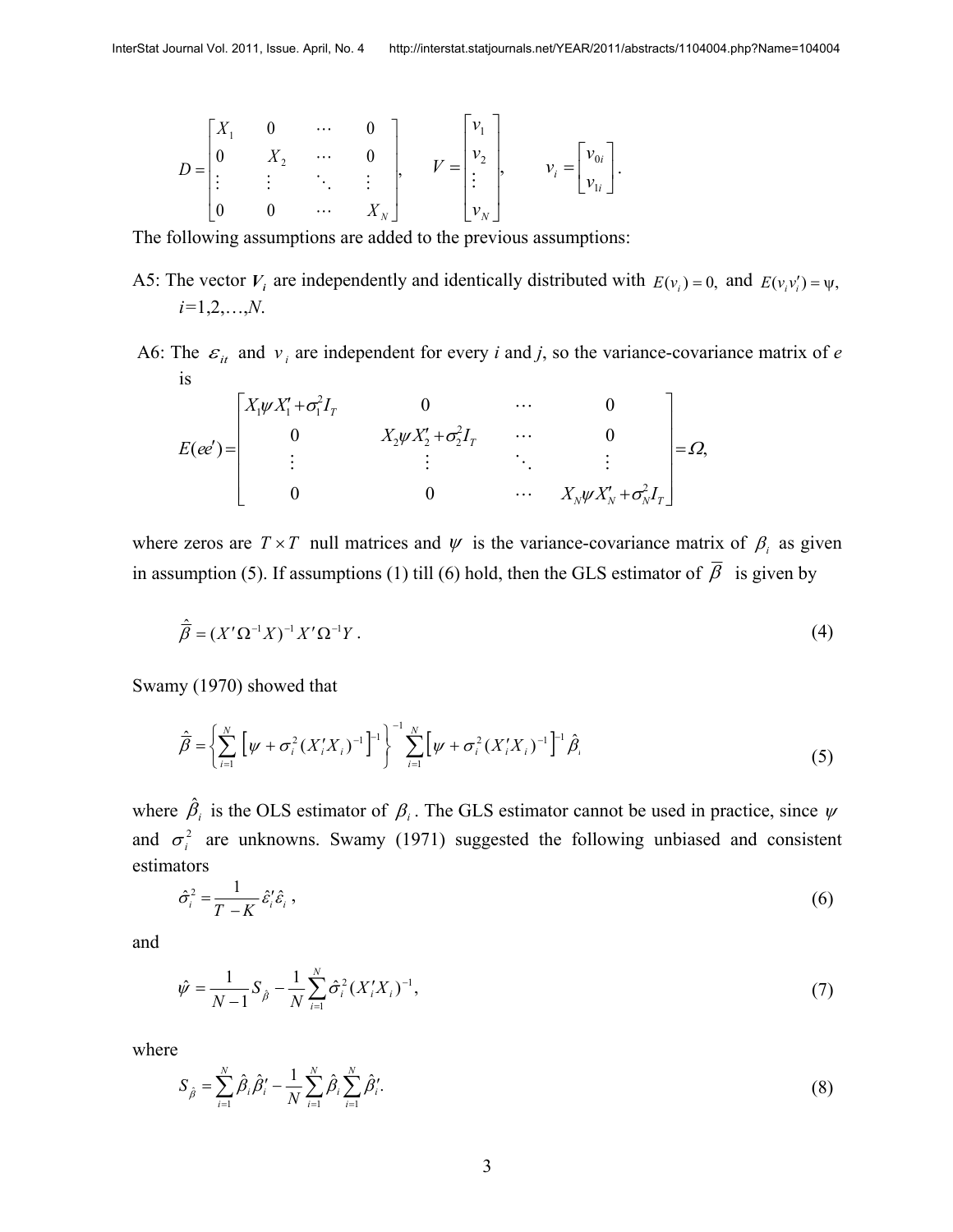Note that  $\hat{\sigma}_i^2$  is the mean square error from the OLS regression of  $Y_i$  on  $X_i$ , and  $S_{\beta}/(N-1)$  is the sample variance-covariance matrix of  $\beta_i$ . Substitute (6), (7), and (8) in (5), we get the feasible generalized lest square (FGLS) estimator of  $\hat{\vec{\beta}}$  as follows:

$$
\hat{\vec{\beta}} = \left\{ \sum_{i=1}^{N} \left[ \hat{\psi} + \hat{\sigma}_i^2 (X_i X_i)^{-1} \right]^{-1} \right\}^{-1} \sum_{i=1}^{N} \left[ \hat{\psi} + \hat{\sigma}_i^2 (X_i X_i)^{-1} \right]^{-1} \hat{\beta}_i,
$$
\n(9)

and the estimated variance-covariance matrix for the RCPD model is

$$
Var\left[\hat{\vec{\beta}}\right] = (X'\,\Omega^{-1}X)^{-1},
$$
  
=\left\{\sum\_{i=1}^{N} \left[\hat{\psi} + \hat{\sigma}\_i^2 (X'\_i X\_i)^{-1}\right]^{-1}\right\}^{-1}, (10)

Swamy (1973, 1974) showed that the estimator  $\hat{\vec{B}}_i$  is consistent as both *N* and  $T \rightarrow \infty$  and is asymptotically efficient as  $T \rightarrow \infty$ .

Because  $v_i$  is fixed for given *i*, we can test for random variation indirectly by testing whether or not the fixed coefficient vectors  $\beta_i$  are all equal. That is, we form the null hypothesis

$$
H_0: \beta_1 = \beta_2 = \cdots = \beta_N = \overline{\beta}.
$$

If different cross-sectional units have the same variance,  $\sigma_i^2 = \sigma^2$ , *i*=1,...,*N*, the conventional analysis of covariance test for homogeneity. If  $\sigma_i^2$  are assumed different, as postulated by Swamy (1970, 1971), we can apply the modified test statistic

$$
F = \sum_{i=1}^{N} \frac{(\hat{\beta}_i - \hat{\vec{\beta}}^*)' X_i' X_i (\hat{\beta}_i - \hat{\vec{\beta}}^*)}{\hat{\sigma}_i^2},
$$
\n(11)

where

$$
\hat{\overline{\beta}}^* = \left[ \sum_{i=1}^N \frac{1}{\hat{\sigma}_i^2} X_i' X_i \right]^{-1} \left[ \sum_{i=1}^N \frac{1}{\hat{\sigma}_i^2} X_i' y_i \right].
$$

Under  $H_0$ , (11) is asymptotically chi-square distributed, with  $K(N - 1)$  degrees of freedom, as *T* tends to infinity and *N* is fixed.

If the regression coefficients in model (3) contain both random and fixed coefficients, the model will be called "Mixed RCPD" model. The Mixed RCPD model is simply a special case of the RCPD model where the variance of certain coefficients, which will be considered as fixed coefficients, are assumed to be equal to zero. Thus equation (9) still applies to estimation after certain elements of the  $\psi$  matrix are constrained to equal zero.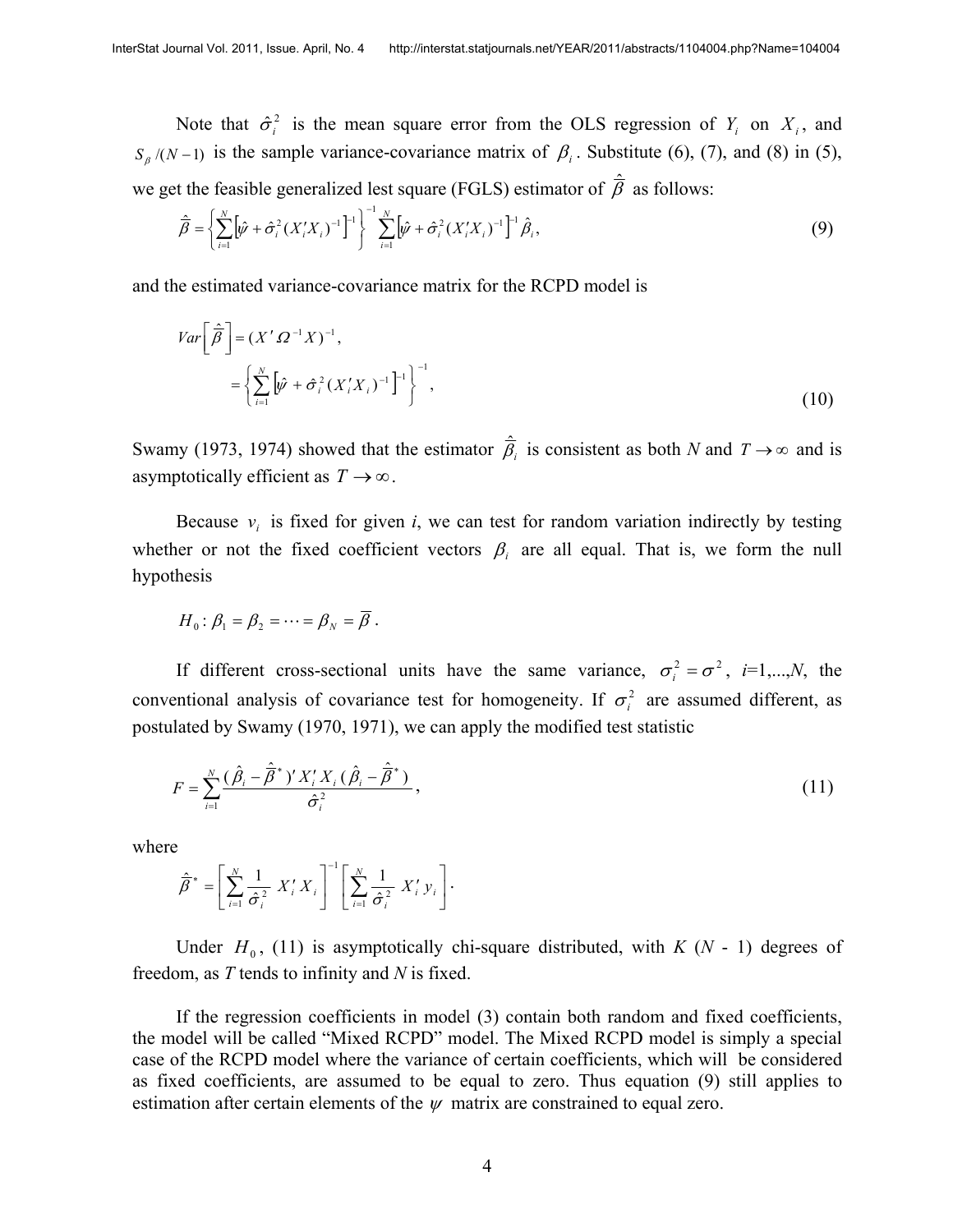#### **2. Simulation Design**

A Monte Carlo simulation was conducted to study the behavior of certain estimators and tests in small, medium and large samples. The simulation was designed primarily to investigate estimation and hypothesis tests for the RCPD model discussed before. The settings of the model and results of the simulation study are discussed below.

The values of the independent variable  $x_{it}$ , were generated as independent normally distributed random variates with mean  $\mu_X$  and standard deviation  $\sigma_X$ . The values of  $x_{\mu}$ were allowed to differ for each cross-sectional unit: However, once generated for all *N* crosssectional units the values were held fixed over all Monte Carlo trials. The value of  $\mu_X$  was set equal to zero and the value of  $\sigma_X$  was set equal to one. The disturbances,  $\varepsilon_{it}$ , were generated as independent normally distributed random variates, independent of the  $x_{it}$  values, with mean zero and standard deviation  $\sigma_{\varepsilon}$ . The disturbances were allowed to differ for each crosssectional unit on a given Monte Carlo trial and were allowed to differ between trials. The standard deviation of the disturbances was set equal to either 1, 3, or 5 and held fixed for each cross-sectional unit. The values of *N* and *T* were chosen to be 10, 25, and 100 to represent small, medium and large samples for the number of individuals and the time dimension.

The parameters,  $\beta_{0i}$  and  $\beta_{1i}$ , were set at several different values to allow study of the estimators under conditions where the model was both properly and improperly specified. Also, test of hypothesis for randomness was examined to determine the observed level of significance and to obtain an idea of the power of the test. Five different combinations of  $\beta_{0i}$ and  $\beta_{1i}$  are used as given in Table (1). Note that a variance of zero simply means that the coefficient is fixed and equal over all cross-sectional units. These models will be estimated using Swamy's estimators in order to study the behavior of the coefficient mean estimator under misspecification of the model and to study the behavior of the tests for randomness of coefficients.

| Model | $Var(\beta_0)$ | $Var(\beta_1)$ |
|-------|----------------|----------------|
|       |                |                |
|       | 25             | 25             |
|       |                |                |
|       |                |                |
|       |                |                |

Table (1) Values of Coefficient Means and Variances Used in the Simulation

There are 45 experimental settings for the simulation, and 10,000 Monte Carlo trials were used for each settings. The results were recorded in Tables (2) through (6), with each table consisting of three panels, numbered I through III, for the different samples sizes (10, 25, and 100). And each panel from this panels corresponding to three settings of the disturbance standard deviation (1, 3, and 5). Each of the tables provides the results for a particular scheme of generation of the regression coefficients.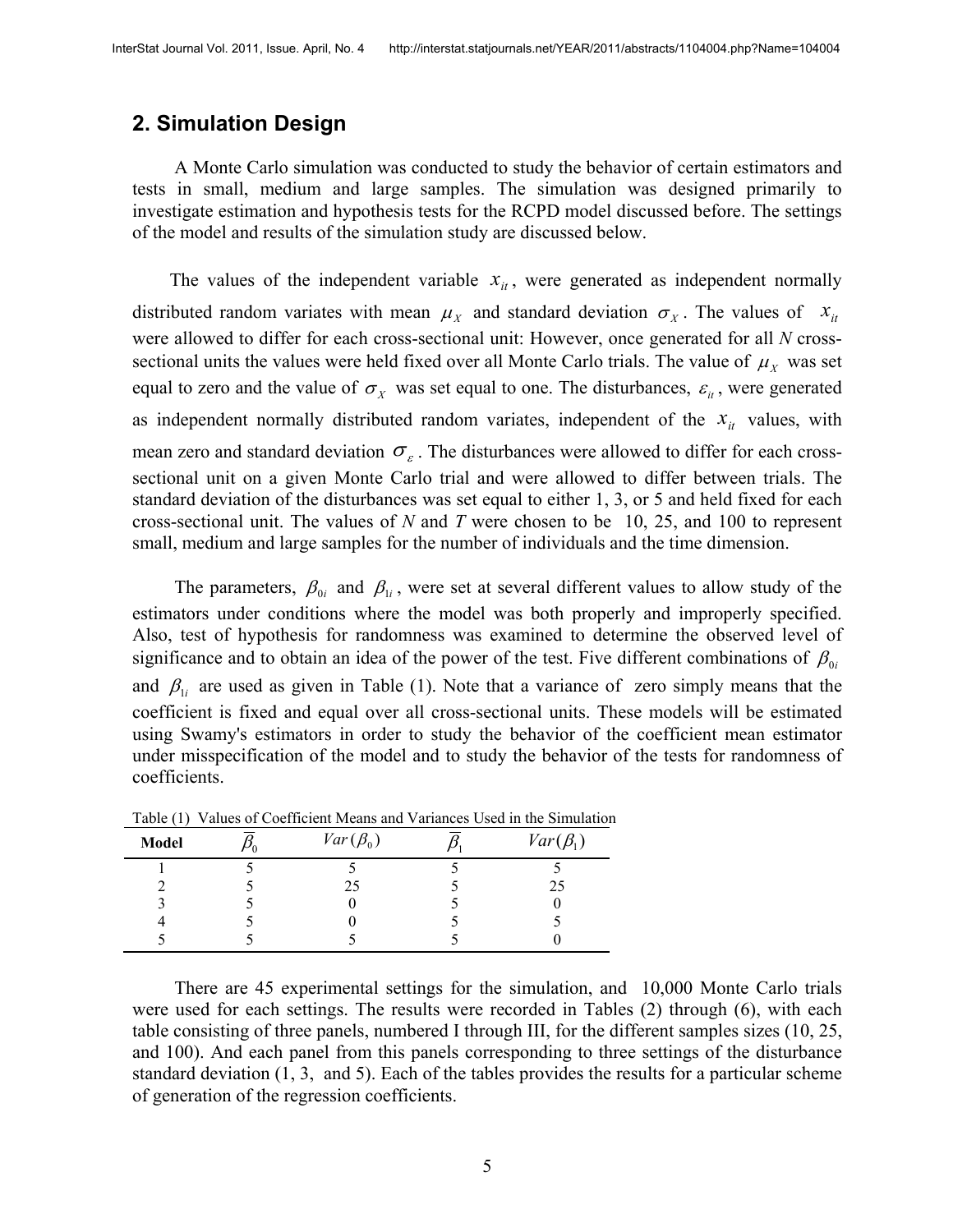# **3. Monte Carlo Results**

Tables (2) through (6) are set up to show the following information:

The coefficient mean estimators (or the estimators of the fixed coefficients),  $\hat{\vec{B}}_0$  and  $\hat{\vec{B}}_1$ , that are computed as in equation (9). The values shown in the first row of each panel of each table are the averages over all 10,000 Monte Carlo trials at a particular setting.

Table (2) Results of RCPD Estimation When  $\beta_0 \sim N(5, 5)$  and  $\beta_1 \sim N(5, 5)$ 

| $\sigma_{\scriptscriptstyle \mathcal{E}}$ |                                                                     | 1         |           | $\overline{3}$ |           | 5         |           |
|-------------------------------------------|---------------------------------------------------------------------|-----------|-----------|----------------|-----------|-----------|-----------|
| $N = T$                                   |                                                                     | $\beta_0$ | $\beta_1$ | $\beta_0$      | $\beta_1$ | $\beta_0$ | $\beta_1$ |
|                                           | $\hat{\bar{\beta}}$                                                 | 4.999     | 5.012     | 5.000          | 4.981     | 5.835     | 6.215     |
|                                           | $\hat{\psi}$                                                        | 4.966     | 4.992     | 4.999          | 5.014     | 5.023     | 4.989     |
|                                           | Bias of $\hat{\overline{\beta}}$<br>MSE of $\hat{\overline{\beta}}$ | 0.001     | $-0.012$  | 0.000          | 0.019     | $-0.835$  | $-1.215$  |
| 10<br>I.                                  |                                                                     | 0.508     | 0.515     | 0.592          | 0.627     | 1.404     | 2.209     |
|                                           | % Negative<br>Variance<br><b>Estimates</b>                          | 0.0       | 0.0       | 0.1            | 0.2       | 1.0       | 1.9       |
|                                           | %Rejections<br>$H_0: \sigma_\beta^2=0$                              | 100.0     | 100.0     | 99.0           | 97.3      | 86.1      | 80.8      |
|                                           | $\hat{\bar{\beta}}$                                                 | 5.000     | 4.999     | 4.998          | 5.001     | 4.992     | 5.002     |
|                                           | $\hat{\psi}$                                                        | 5.020     | 5.003     | 4.996          | 5.010     | 4.969     | 4.970     |
|                                           | Bias of $\overline{\hat{\beta}}$                                    | 0.000     | 0.001     | 0.002          | $-0.001$  | 0.008     | $-0.002$  |
| 25<br>II.                                 | MSE of $\hat{\bar{\beta}}$                                          | 0.202     | 0.202     | 0.214          | 0.216     | 0.239     | 0.240     |
|                                           | % Negative<br>Variance<br><b>Estimates</b>                          | 0.0       | 0.0       | 0.0            | 0.0       | 0.0       | 0.0       |
|                                           | %Rejections<br>$H_0: \sigma_\beta^2=0$                              | 100.0     | 100.0     | 100.0          | 100.0     | 100.0     | 100.0     |
|                                           | $\hat{\bar{\beta}}$                                                 | 4.999     | 4.998     | 4.999          | 5.000     | 5.002     | 5.000     |
|                                           | $\hat{\psi}$                                                        | 5.000     | 4.996     | 4.999          | 4.999     | 5.002     | 5.007     |
|                                           | Bias of $\hat{\bar{\beta}}$                                         | 0.001     | 0.002     | 0.001          | 0.000     | $-0.002$  | 0.000     |
| <b>III. 100</b>                           | MSE of $\hat{\overline{\beta}}$                                     | 0.050     | 0.050     | 0.051          | 0.051     | 0.053     | 0.053     |
|                                           | % Negative<br>Variance<br><b>Estimates</b>                          | 0.0       | 0.0       | 0.0            | 0.0       | 0.0       | 0.0       |
|                                           | %Rejections<br>$H_0: \sigma_\beta^2=0$                              | 100.0     | 100.0     | 100.0          | 100.0     | 100.0     | 100.0     |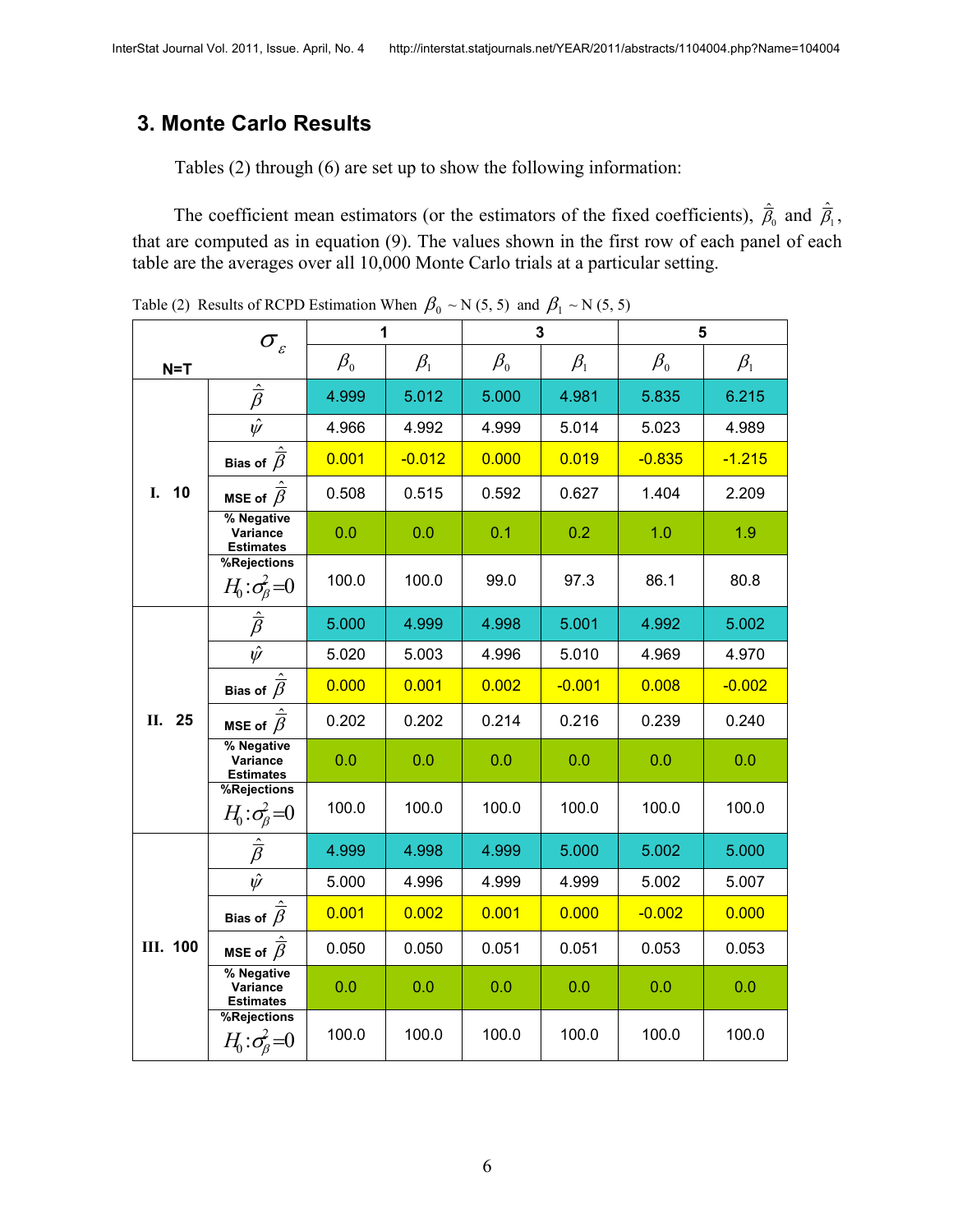| $\sigma_{\varepsilon}$ |                                            | 1         |           | $\mathbf{3}$ |           | 5                              |           |
|------------------------|--------------------------------------------|-----------|-----------|--------------|-----------|--------------------------------|-----------|
| $N = T$                |                                            | $\beta_0$ | $\beta_1$ | $\beta_0$    | $\beta_1$ | $\beta_{\scriptscriptstyle 0}$ | $\beta_1$ |
|                        | $\overline{\hat{\beta}}$                   | 4.997     | 5.026     | 5.008        | 4.998     | 5.015                          | 4.998     |
|                        | $\overline{\hat{\psi}}$                    | 24.816    | 24.943    | 24.972       | 25.089    | 25.062                         | 24.986    |
|                        | Bias of $\hat{\overline{\beta}}$           | 0.003     | $-0.026$  | $-0.008$     | 0.002     | $-0.015$                       | 0.002     |
| 10<br>L.               | MSE of $\hat{\overline{\beta}}$            | 2.493     | 2.511     | 2.597        | 2.649     | 2.775                          | 2.865     |
|                        | % Negative<br>Variance<br><b>Estimates</b> | 0.0       | 0.0       | 0.0          | 0.0       | 0.0                            | 0.0       |
|                        | %Rejections<br>$H_0: \sigma_\beta^2=0$     | 100.0     | 100.0     | 100.0        | 100.0     | 99.8                           | 99.7      |
|                        | $\hat{\bar{\beta}}$                        | 5.000     | 4.998     | 4.998        | 5.001     | 4.981                          | 5.001     |
|                        | $\hat{\psi}$                               | 25.101    | 25.011    | 24.978       | 25.071    | 24.866                         | 24.886    |
|                        | Bias of $\overline{\hat{\beta}}$           | 0.000     | 0.002     | 0.002        | $-0.001$  | 0.019                          | $-0.001$  |
| 25<br>II.              | MSE of $\hat{\vec{\beta}}$                 | 1.006     | 1.002     | 1.014        | 1.018     | 1.036                          | 1.038     |
|                        | % Negative<br>Variance<br><b>Estimates</b> | 0.0       | 0.0       | 0.0          | 0.0       | 0.0                            | 0.0       |
|                        | %Rejections<br>$H_0: \sigma_\beta^2 = 0$   | 100.0     | 100.0     | 100.0        | 100.0     | 100.0                          | 100.0     |
|                        | $\frac{1}{\hat{\beta}}$                    | 4.999     | 4.995     | 4.997        | 5.000     | 5.003                          | 4.999     |
|                        | $\overline{\hat{\psi}}$                    | 25.001    | 24.982    | 24.992       | 24.997    | 25.010                         | 25.036    |
| <b>III. 100</b>        | Bias of $\hat{\overline{\beta}}$           | 0.001     | 0.005     | 0.003        | 0.000     | $-0.003$                       | 0.001     |
|                        | MSE of $\hat{\overline{\beta}}$            | 0.250     | 0.250     | 0.251        | 0.251     | 0.253                          | 0.253     |
|                        | % Negative<br>Variance<br><b>Estimates</b> | 0.0       | 0.0       | 0.0          | 0.0       | 0.0                            | 0.0       |
|                        | %Rejections<br>$H_0: \sigma_\beta^2 = 0$   | 100.0     | 100.0     | 100.0        | 100.0     | 100.0                          | 100.0     |

Table (3) Results of RCPD Estimation When  $\beta_0 \sim N(5, 25)$  and  $\beta_1 \sim N(5, 25)$ 

The estimated variance of each coefficient,  $\hat{Var}(\beta_k) = \hat{\psi}$ , averaged over 10,000 trials, is shown in the second row. The estimates are computed as the diagonal elements in equation (7).

The bias value of the coefficient mean estimators,  $\hat{\vec{B}}_0$  and  $\hat{\vec{B}}_1$ , are computed as  $bias(\hat{\vec{\beta}}) = \vec{\beta} - \hat{\vec{\beta}}$  where  $\hat{\vec{\beta}}$  is a vector of coefficients mean estimators and  $\vec{\beta}$  is a true vector of coefficients mean. The bias values shown in the row three of each panel.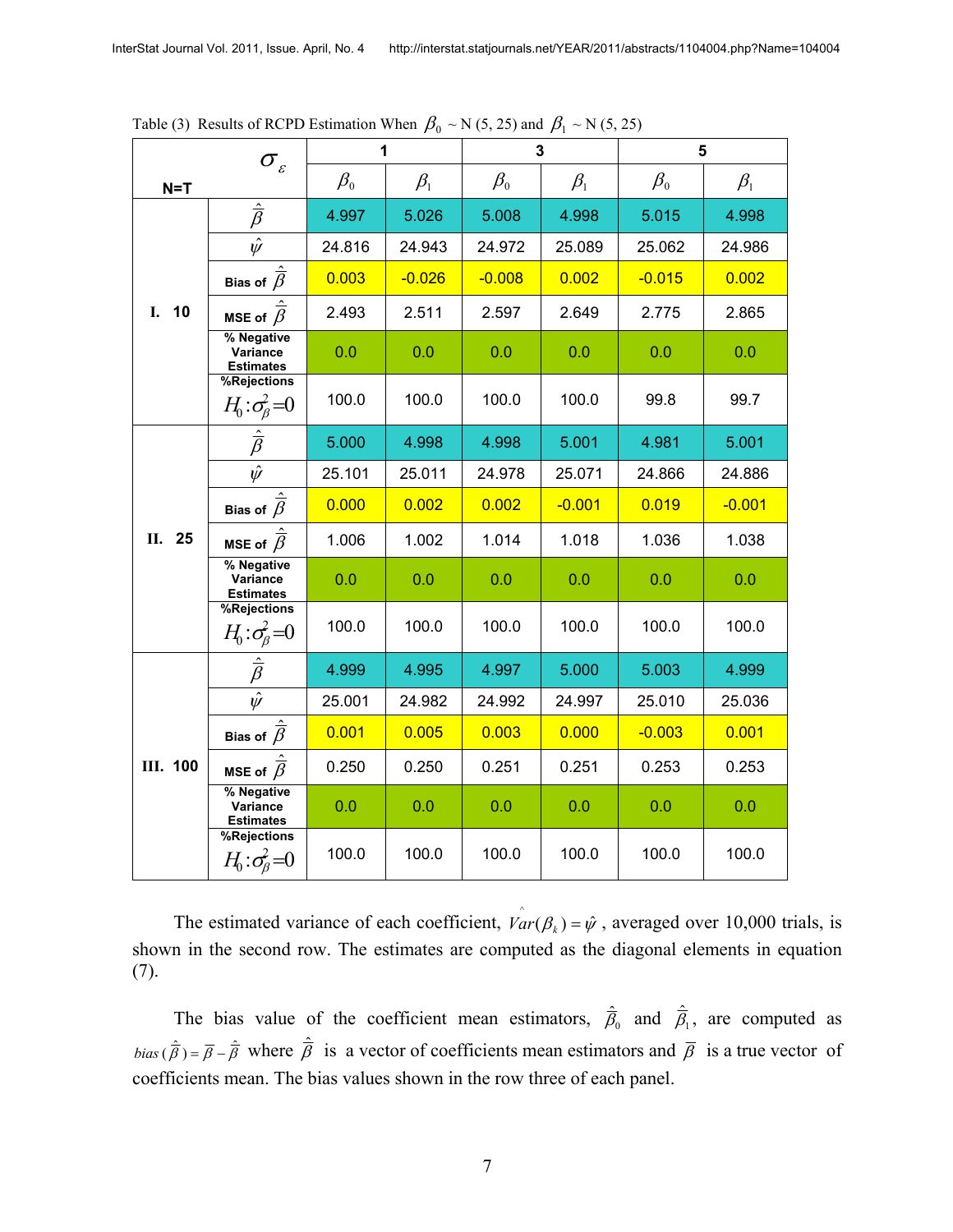| $\sigma_{\varepsilon}$ |                                            | 1         |           | $\mathbf{3}$                   |           | 5                              |           |
|------------------------|--------------------------------------------|-----------|-----------|--------------------------------|-----------|--------------------------------|-----------|
| $N = T$                |                                            | $\beta_0$ | $\beta_1$ | $\beta_{\scriptscriptstyle 0}$ | $\beta_1$ | $\beta_{\scriptscriptstyle 0}$ | $\beta_1$ |
|                        | $\hat{\bar{\beta}}$                        | 4.939     | 5.054     | 5.389                          | 4.579     | 4.761                          | 5.026     |
|                        | $\overline{\hat{\psi}}$                    | 0.000     | 0.000     | 0.006                          | 0.004     | 0.011                          | $-0.017$  |
|                        | Bias of $\hat{\overline{\beta}}$           | 0.061     | $-0.054$  | $-0.389$                       | 0.421     | 0.239                          | $-0.026$  |
| 10<br>I.               | MSE of $\overline{\hat{\beta}}$            | 0.013     | 0.015     | 0.217                          | 0.248     | 0.201                          | 0.198     |
|                        | % Negative<br>Variance<br><b>Estimates</b> | 12.5      | 15.2      | 12.4                           | 15.3      | 12.5                           | 15.3      |
|                        | %Rejections<br>$H_0: \sigma_\beta^2 = 0$   | 25.0      | 25.0      | 25.7                           | 24.9      | 25.4                           | 25.4      |
|                        | $\hat{\bar{\beta}}$                        | 5.006     | 5.008     | 4.991                          | 4.994     | 5.033                          | 5.017     |
|                        | $\hat{\psi}$                               | 0.000     | 0.000     | $-0.001$                       | $-0.002$  | $-0.004$                       | $-0.002$  |
|                        | Bias of $\hat{\overline{\beta}}$           | $-0.006$  | $-0.008$  | 0.009                          | 0.006     | $-0.033$                       | $-0.017$  |
| 25<br>Н.               | MSE of $\hat{\overline{\beta}}$            | 0.001     | 0.001     | 0.013                          | 0.012     | 0.036                          | 0.035     |
|                        | % Negative<br>Variance<br><b>Estimates</b> | 1.4       | 4.4       | 1.4                            | 4.5       | 1.1                            | 4.5       |
|                        | %Rejections<br>$H_0: \sigma_\beta^2 = 0$   | 12.3      | 12.4      | 12.1                           | 11.7      | 12.5                           | 12.3      |
|                        | $\frac{1}{\beta}$                          | 5.000     | 5.000     | 5.000                          | 5.000     | 5.000                          | 5.000     |
|                        | $\hat{\psi}$                               | 0.000     | 0.000     | 0.000                          | 0.000     | 0.000                          | 0.000     |
| <b>III. 100</b>        | Bias of $\hat{\overline{\beta}}$           | 0.000     | 0.000     | 0.000                          | 0.000     | 0.000                          | 0.000     |
|                        | MSE of $\hat{\overline{\beta}}$            | 0.000     | 0.000     | 0.001                          | 0.001     | 0.002                          | 0.002     |
|                        | % Negative<br>Variance<br><b>Estimates</b> | 0.0       | 0.0       | 0.0                            | 0.0       | 0.0                            | 0.0       |
|                        | %Rejections<br>$H_0: \sigma_\beta^2=0$     | 8.4       | 8.2       | 8.0                            | 7.6       | 8.0                            | 8.1       |

Table (4) Results of RCPD Estimation When  $\beta_0 = 5$  and  $\beta_1 = 5$ 

The Mean Square Error (MSE) of coefficient mean estimators that are computed as  $MSE(\hat{\vec{B}}_k) = \hat{Var}(\hat{\vec{B}}_k) + [\text{bias}(\hat{\vec{B}}_k)]^2$  where  $\hat{Var}(\hat{\vec{B}}_k)$  is the estimated variance of the coefficient mean estimator, and is computed as the *k*th diagonal element of the variance-covariance matrix given in equation (10). The MSE values shown in the row four of each panel.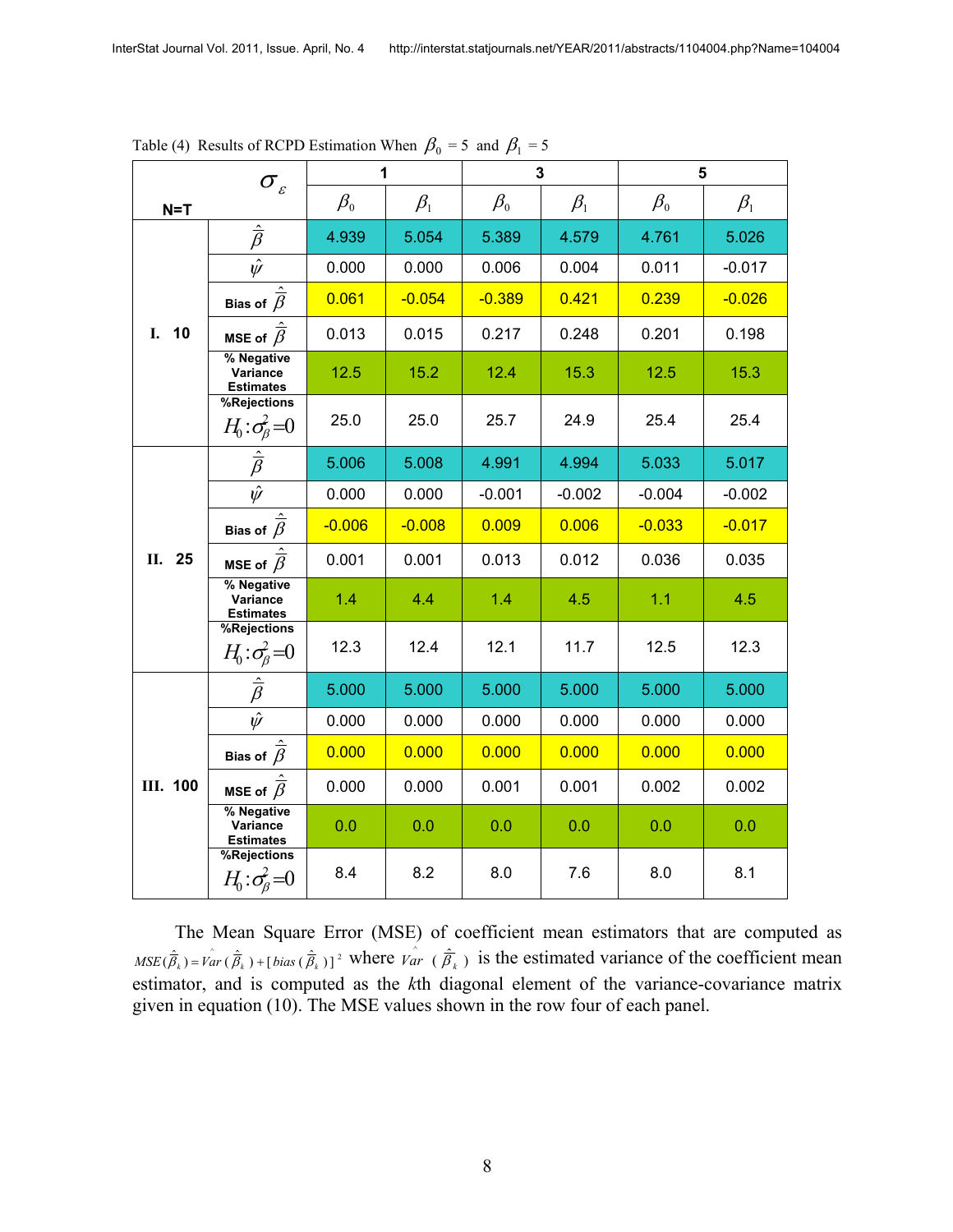| $\sigma_{\scriptscriptstyle \mathcal{E}}$ |                                                              | 1         |           | 3                              |           | 5                              |           |
|-------------------------------------------|--------------------------------------------------------------|-----------|-----------|--------------------------------|-----------|--------------------------------|-----------|
| $N = T$                                   |                                                              | $\beta_0$ | $\beta_1$ | $\beta_{\scriptscriptstyle 0}$ | $\beta_1$ | $\beta_{\scriptscriptstyle 0}$ | $\beta_1$ |
|                                           | $\hat{\bar{\beta}}$                                          | 5.058     | 4.966     | 4.298                          | 4.593     | 4.893                          | 4.970     |
|                                           | $\hat{\psi}$                                                 | 0.000     | 5.019     | 0.002                          | 4.973     | 0.000                          | 5.046     |
|                                           | Bias of $\hat{\overline{\beta}}$                             | $-0.058$  | 0.034     | 0.702                          | 0.407     | 0.107                          | 0.030     |
| 10<br>L.                                  | MSE of $\hat{\overline{\beta}}$                              | 0.014     | 0.517     | 0.339                          | 0.700     | 0.211                          | 0.799     |
|                                           | % Negative<br>Variance<br><b>Estimates</b>                   | 10.5      | 0.0       | 11.1                           | 0.6       | 11.0                           | 2.6       |
|                                           | %Rejections<br>$H_0: \sigma_\beta^2 = 0$                     | 45.4      | 100.0     | 27.9                           | 97.1      | 25.8                           | 79.9      |
|                                           | $\frac{\hat{\overline{\beta}}}{\hat{\psi}}$                  | 5.002     | 5.002     | 4.997                          | 5.010     | 4.988                          | 5.003     |
|                                           |                                                              | 0.000     | 4.993     | 0.000                          | 5.013     | 0.003                          | 5.019     |
|                                           | Bias of $\hat{\overline{\beta}}$                             | $-0.002$  | $-0.002$  | 0.003                          | $-0.010$  | 0.012                          | $-0.003$  |
| 25<br>П.                                  | MSE of $\overline{\hat{\beta}}$                              | 0.001     | 0.201     | 0.013                          | 0.216     | 0.037                          | 0.241     |
|                                           | % Negative<br>Variance<br><b>Estimates</b>                   | 0.8       | 0.0       | 0.8                            | 0.0       | 0.9                            | 0.0       |
|                                           | %Rejections<br>$\frac{H_0: \sigma_\beta^2 = 0}{\hat{\beta}}$ | 21.1      | 100.0     | 12.8                           | 100.0     | 12.3                           | 100.0     |
|                                           |                                                              | 5.000     | 5.001     | 5.000                          | 5.000     | 5.000                          | 5.001     |
|                                           | $\overline{\hat{\psi}}$                                      | 0.000     | 5.000     | 0.000                          | 4.994     | 0.000                          | 5.005     |
|                                           | Bias of $\hat{\overline{\beta}}$                             | 0.000     | $-0.001$  | 0.000                          | 0.000     | 0.000                          | $-0.001$  |
| <b>III. 100</b>                           | MSE of $\hat{\overline{\beta}}$                              | 0.000     | 0.050     | 0.001                          | 0.051     | 0.002                          | 0.053     |
|                                           | % Negative<br>Variance<br><b>Estimates</b>                   | 0.0       | 0.0       | 0.0                            | 0.0       | 0.0                            | 0.0       |
|                                           | %Rejections<br>$H_0: \sigma_\beta^2=0$                       | 14.7      | 100.0     | 8.3                            | 100.0     | 7.8                            | 100.0     |

Table (5) Results of RCPD Estimation When  $\beta_0 = 5$  and  $\beta_1 \sim N(5, 5)$ 

It is possible to obtain negative estimates of the coefficient variances,  $\sigma_{\beta_{K}}^2$ , when equation (7) is used to compute the variance-covariance matrix. The percentages of negative variance estimates shown in the row five of each panel.

The sixth row of each panel records the percentage of rejections of the null hypothesis  $H_0: \sigma_{\beta_k}^2 = 0$ , for  $k = 0$  and 1, at a nominal 5% level of significance. The chi-squared statistic in equation (11) is used to perform the test.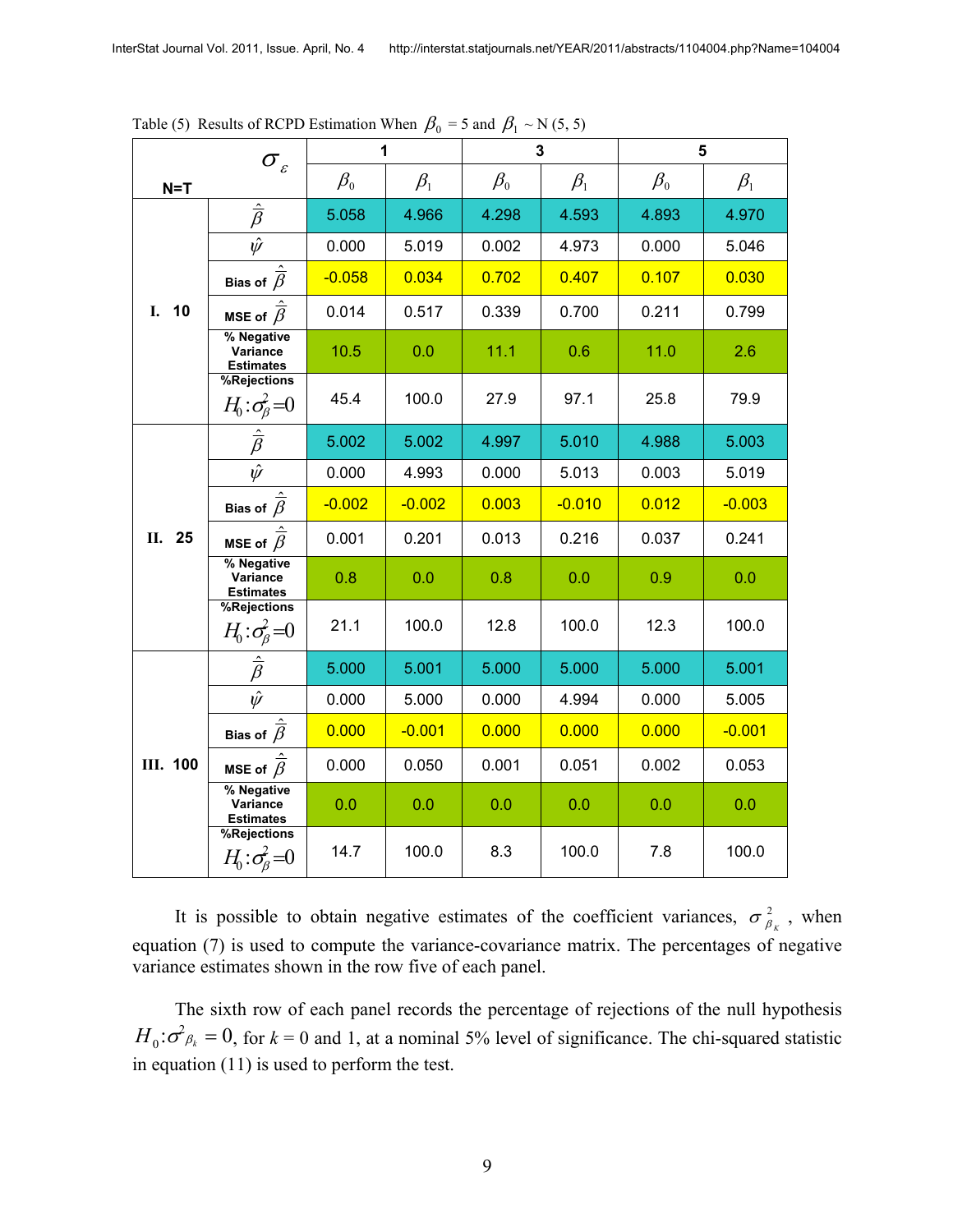| $\sigma_{\scriptscriptstyle \mathcal{E}}$ |                                                                     |           | 1         | 3         |           | 5         |           |
|-------------------------------------------|---------------------------------------------------------------------|-----------|-----------|-----------|-----------|-----------|-----------|
| $N = T$                                   |                                                                     | $\beta_0$ | $\beta_1$ | $\beta_0$ | $\beta_1$ | $\beta_0$ | $\beta_1$ |
|                                           | $\frac{\hat{\overline{\beta}}}{\hat{\psi}}$                         | 4.987     | 4.829     | 4.845     | 4.953     | 3.388     | 4.690     |
|                                           |                                                                     | 5.018     | 0.000     | 5.000     | $-0.013$  | 5.039     | 0.012     |
|                                           | Bias of $\hat{\overline{\beta}}$<br>MSE of $\hat{\overline{\beta}}$ | 0.013     | 0.171     | 0.155     | 0.047     | 1.612     | 0.310     |
| 10<br>I.                                  |                                                                     | 0.511     | 0.034     | 0.613     | 0.135     | 3.078     | 0.359     |
|                                           | % Negative<br>Variance<br><b>Estimates</b>                          | 0.0       | 14.4      | 0.3       | 14.1      | 1.4       | 13.9      |
|                                           | %Rejections<br>$H_0: \sigma_\beta^2 = 0$                            | 100.0     | 48.6      | 98.8      | 27.6      | 86.2      | 26.7      |
|                                           | $\frac{\hat{\vec{\beta}}}{\hat{\psi}}$                              | 5.001     | 4.976     | 5.005     | 4.993     | 4.989     | 4.989     |
|                                           |                                                                     | 4.993     | 0.000     | 5.016     | 0.002     | 5.019     | 0.003     |
|                                           | Bias of $\overline{\hat{\beta}}$                                    | $-0.001$  | 0.024     | $-0.005$  | 0.007     | 0.011     | 0.011     |
| 25<br>П.                                  | MSE of $\hat{\overline{\beta}}$                                     | 0.201     | 0.002     | 0.215     | 0.013     | 0.240     | 0.032     |
|                                           | % Negative<br>Variance<br><b>Estimates</b>                          | 0.0       | 4.1       | 0.0       | 4.3       | 0.0       | 4.4       |
|                                           | %Rejections<br>$rac{H_0: \sigma_\beta^2 = 0}{\hat{\beta}}$          | 100.0     | 20.6      | 100.0     | 13.2      | 100.0     | 12.8      |
|                                           |                                                                     | 5.001     | 5.000     | 5.000     | 5.000     | 5.001     | 5.000     |
|                                           | $\hat{\psi}$                                                        | 5.001     | 0.000     | 4.997     | 0.000     | 5.005     | $-0.001$  |
| <b>III. 100</b>                           | Bias of $\overline{\hat{\beta}}$                                    | $-0.001$  | 0.000     | 0.000     | 0.000     | $-0.001$  | 0.000     |
|                                           | MSE of $\hat{\overline{\beta}}$                                     | 0.050     | 0.000     | 0.051     | 0.001     | 0.053     | 0.002     |
|                                           | % Negative<br>Variance<br><b>Estimates</b>                          | 0.0       | 0.0       | 0.0       | 0.0       | 0.0       | 0.0       |
|                                           | %Rejections<br>$H_0: \sigma_\beta^2 = 0$                            | 100.0     | 14.3      | 100.0     | 8.4       | 100.0     | 8.0       |

Table (6) Results of RCPD Estimation When  $\beta_0 \sim N(5, 5)$  and  $\beta_1 = 5$ 

As a guide to interpreting the tables, let us consider Table (2) as an example. When  $\sigma \varepsilon = 1$  and *N*=*T*=10 (small samples), the averages mean and variance for  $\beta_0$  over all 10,000 Mote Carlo trials are 4.999 and 4.966 respectively. Note that the true coefficients values for mean and variance are 5 and 5, and the values of bias and MSE for  $\hat{\bar{\beta}}_0$  are 0.001 and 0.508. And the averages mean and variance for  $\beta_1$  are 5.012 and 4.992 respectively. While the true coefficients values for mean and variance are 5 and 5. While the percentage of negative variance estimates for  $\hat{\vec{B}}_0$  and  $\hat{\vec{B}}_1$  is zero. Note that this percentage should be zero. And the percentage of rejections of the null hypothesis  $H_0: \sigma^2_{\beta_k} = 0$  for  $\beta_0$  and  $\beta_1$  is 100. This means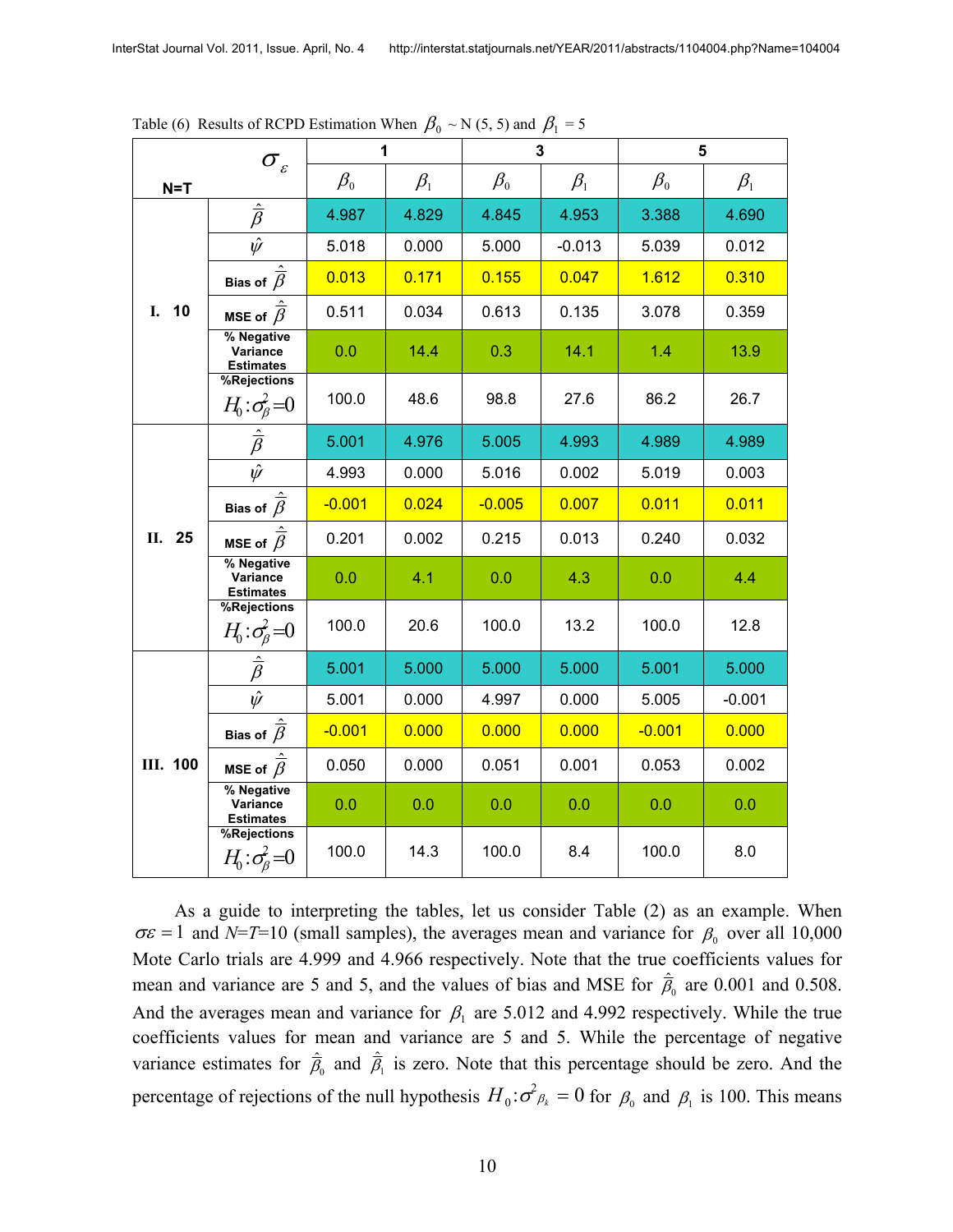that the randomness test is performing as designed even in small samples. As the variation in the disturbances increase, from  $\sigma \varepsilon = 1$  to  $\sigma \varepsilon = 3$ , the estimators get worst. Increasing both the number of individuals and the time series data will make the estimators better.

## **4. Concluding Remarks**

From Tables (2) till (6), several observations concerning the RCPD estimators and the test statistics for the randomness test can be made:

- 1- The Swamy's estimators performs well when the coefficients are random, even though the samples are small  $(T=10)$ . The biases, (true coefficient – estimated coefficient), of the Swamy's estimators of  $\beta$ <sub>i</sub> and  $\psi$  decrease when the time series observations and the number individual units getting large. From Tables (2) and (3), the bias and MSE are doing better in small and large variation of the parameters. In general, the Swamy's estimate perform best when both coefficients are random.
- 2- When the coefficients are random, a small number of negative variance estimates occurs for the small sample size, the negative variance estimates does not appear in medium and large samples.
- 3- When both coefficients are fixed, Table (4), and the sample size is small, the RCPD model is inappropriate and a large number of negative variance estimates occurs as suggested in Dielman (1980). Thus, the appearance of negative variance estimates would suggest the possibility that the coefficient be treated as fixed.
- 4- When both coefficients are fixed and the samples sizes are medium or large, the RCPD model is appropriate and the negative variance estimates will not appear.
- 5- When one of the coefficients is fixed and the sample size is small, the Swamy's estimators will not perform as well as might be expected. The appearance of negative variance estimates, in Tables (5) and (6), would suggest misspecification occurrence in the assumptions. But if the samples sizes are medium or large, the Swamy's estimators perform well.
- 6- The test for randomness performs well overall. The best produces a high percentage of rejections of the hypothesis  $H_0: \sigma^2_{\beta_k} = 0$  is when the coefficients are random and a low percentage when the null hypothesis is true.
- 7- As the variation in the disturbances increases (relative to the variation due to the explanatory variable), the performance of the Swamy's estimators deteriorates. This is also true for the power of the test for significance of the coefficient means.
- 8- The behavior of Swamy's estimators is not affected by the changes in the parameter mean but it is affected by the changes in the parameter variance. This conclusion applies to the three models (RCPD, Fixed, and Mixed RCPD models).